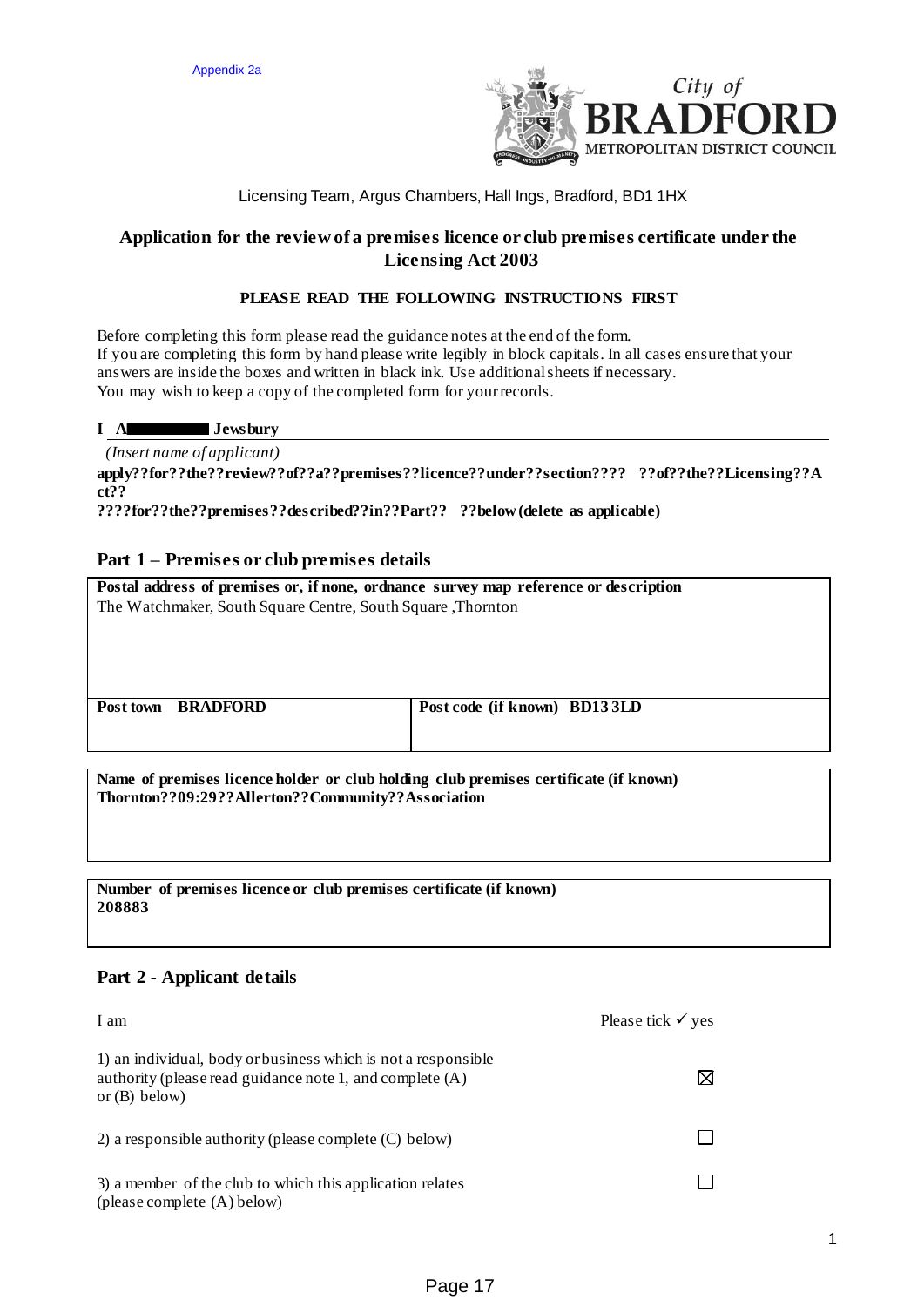# **(A) DETAILS OF INDIVIDUAL APPLICANT** (fill in as applicable)

| Please tick $\checkmark$ yes                                                 |                                  |                    |                                   |
|------------------------------------------------------------------------------|----------------------------------|--------------------|-----------------------------------|
| ⊠<br><b>Mrs</b><br>Mr                                                        | <b>Miss</b><br>$\Box$            | Ms<br>$\mathbf{I}$ | Other title<br>(for example, Rev) |
| <b>Surname</b>                                                               |                                  | <b>First names</b> |                                   |
| Jewsbury                                                                     |                                  | A                  |                                   |
| I am 18 years old or over                                                    |                                  |                    | Please tick $\checkmark$ yes<br>⊠ |
| <b>Current</b> postal<br>address if<br>different from<br>premises<br>address | , Enderley Road,<br>Thornton,    |                    |                                   |
| Post town                                                                    | <b>BRADFORD</b>                  | <b>Post Code</b>   | BD<br>??????JZ                    |
|                                                                              | Daytime contact telephone number |                    | 01274                             |
| E-mail address<br>(optional)                                                 |                                  | @yahoocouk         |                                   |

## **(B) DETAILS OF OTHER APPLICANT**

| Name and address          |
|---------------------------|
|                           |
|                           |
|                           |
|                           |
|                           |
|                           |
|                           |
|                           |
|                           |
|                           |
| Telephone number (if any) |
|                           |
|                           |
| E-mail address (optional) |
|                           |
|                           |

## **(C) DETAILS OF RESPONSIBLE AUTHORITY APPLICANT**

| Name and address          |  |
|---------------------------|--|
|                           |  |
|                           |  |
|                           |  |
|                           |  |
|                           |  |
|                           |  |
|                           |  |
|                           |  |
| Telephone number (if any) |  |
|                           |  |
|                           |  |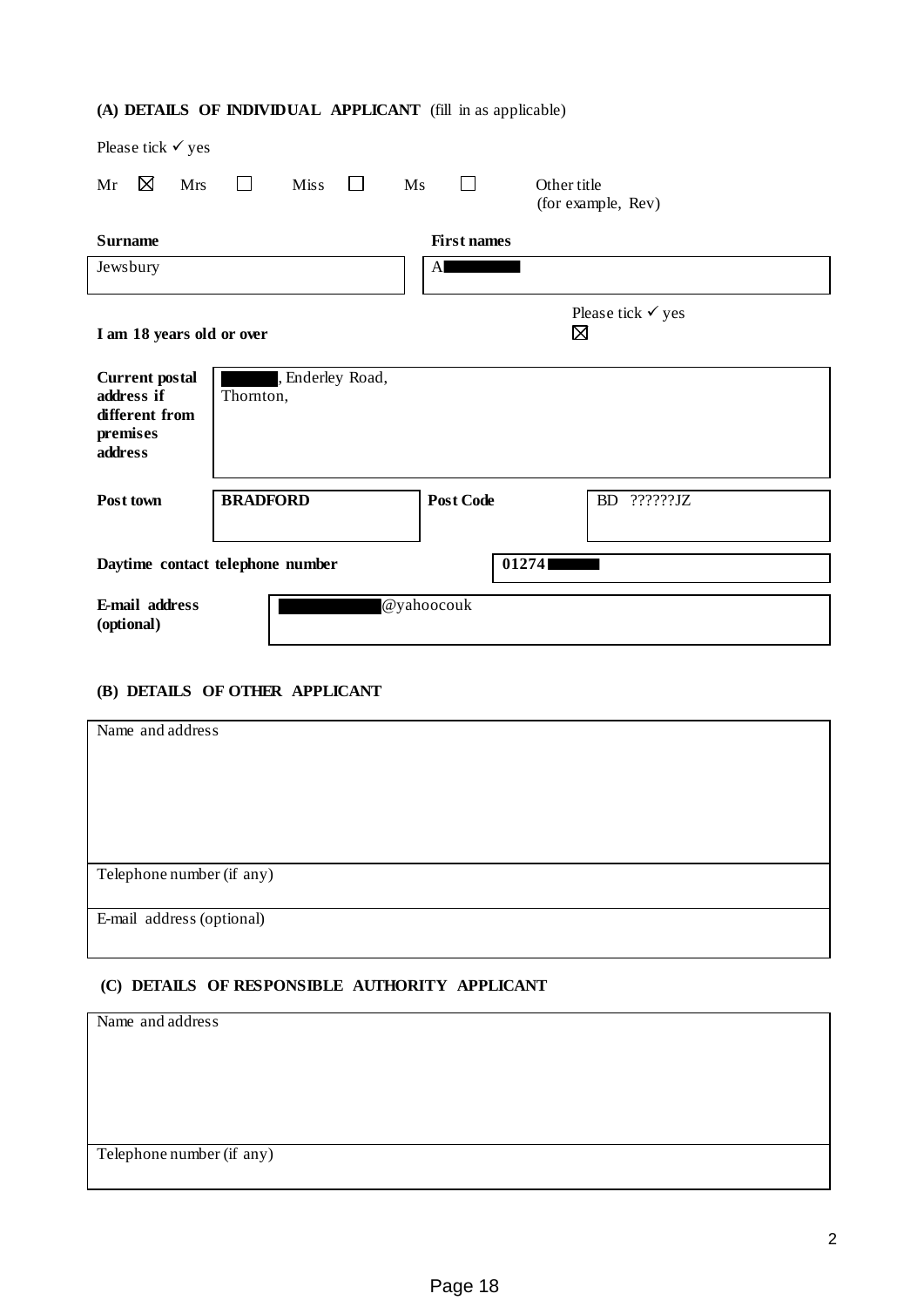#### **This application to review relates to the following licensing objective(s)**

- 1) the prevention of crime and disorder
- 2) public safety
- 3) the prevention of public nuisance
- 4) the protection of children from harm

| Please tick one or more boxes $\checkmark$ |  |
|--------------------------------------------|--|
|                                            |  |
|                                            |  |
|                                            |  |
|                                            |  |

## **Please state the ground(s) for review** (please read guidance note 2)

Prevention??of??Public??Nuisance??specifically??a??noise??nuisance??to??local??residents??from??a??rece ntly??created??Beer??Garden??some??distance??away??from??The??WatchmakerThursday, April 14, 2022s ??main??premises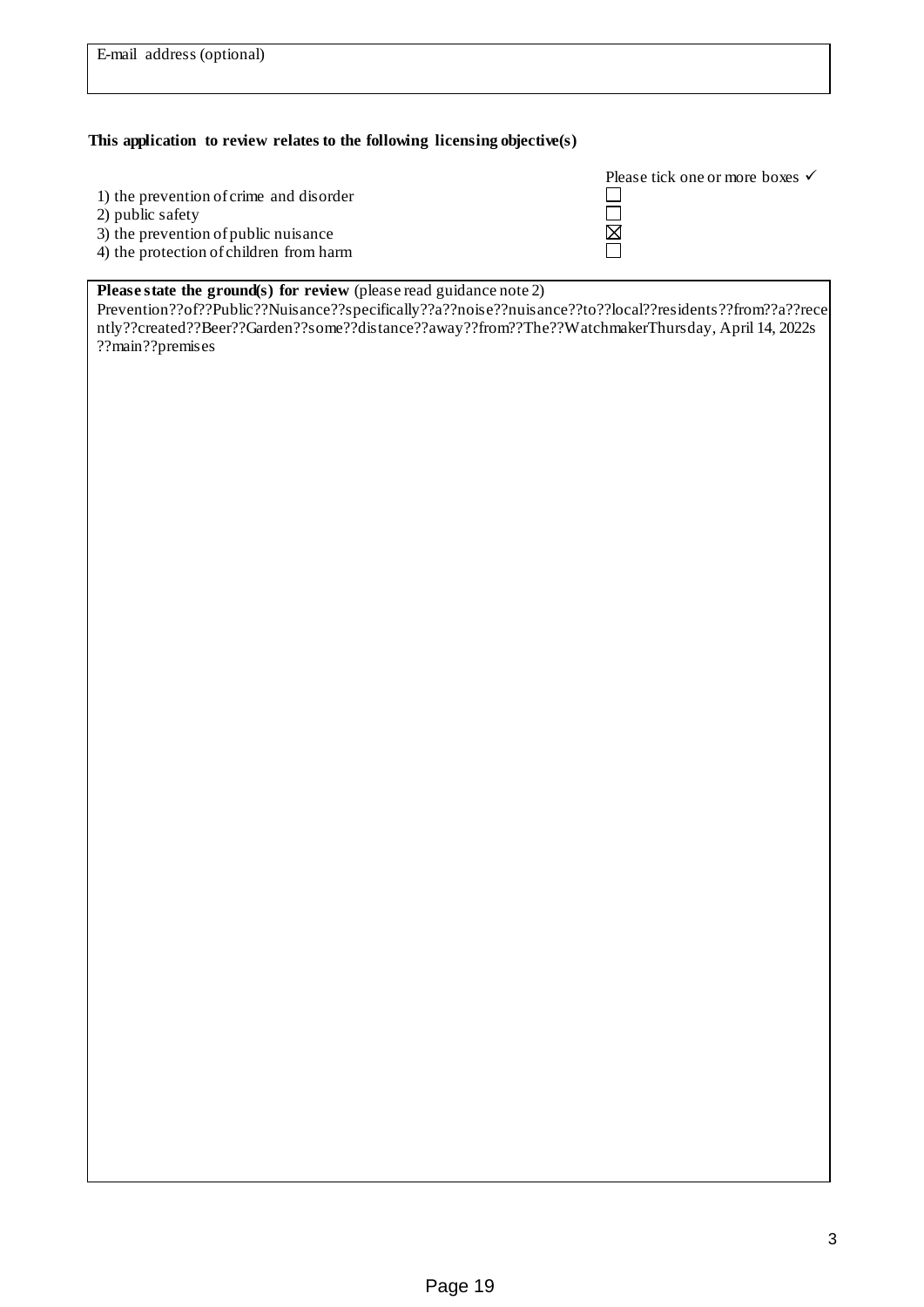**Please provide as much information as possible to support the application** (please read guidance note 3)

Please see attached document EnderleyRoad.pdf

Have you made an application for review relating to the premises before

**Please tick √ yes** 

If yes please state the date of that application

| י יומנ | vlonth | aar∼ |  |
|--------|--------|------|--|
|        |        |      |  |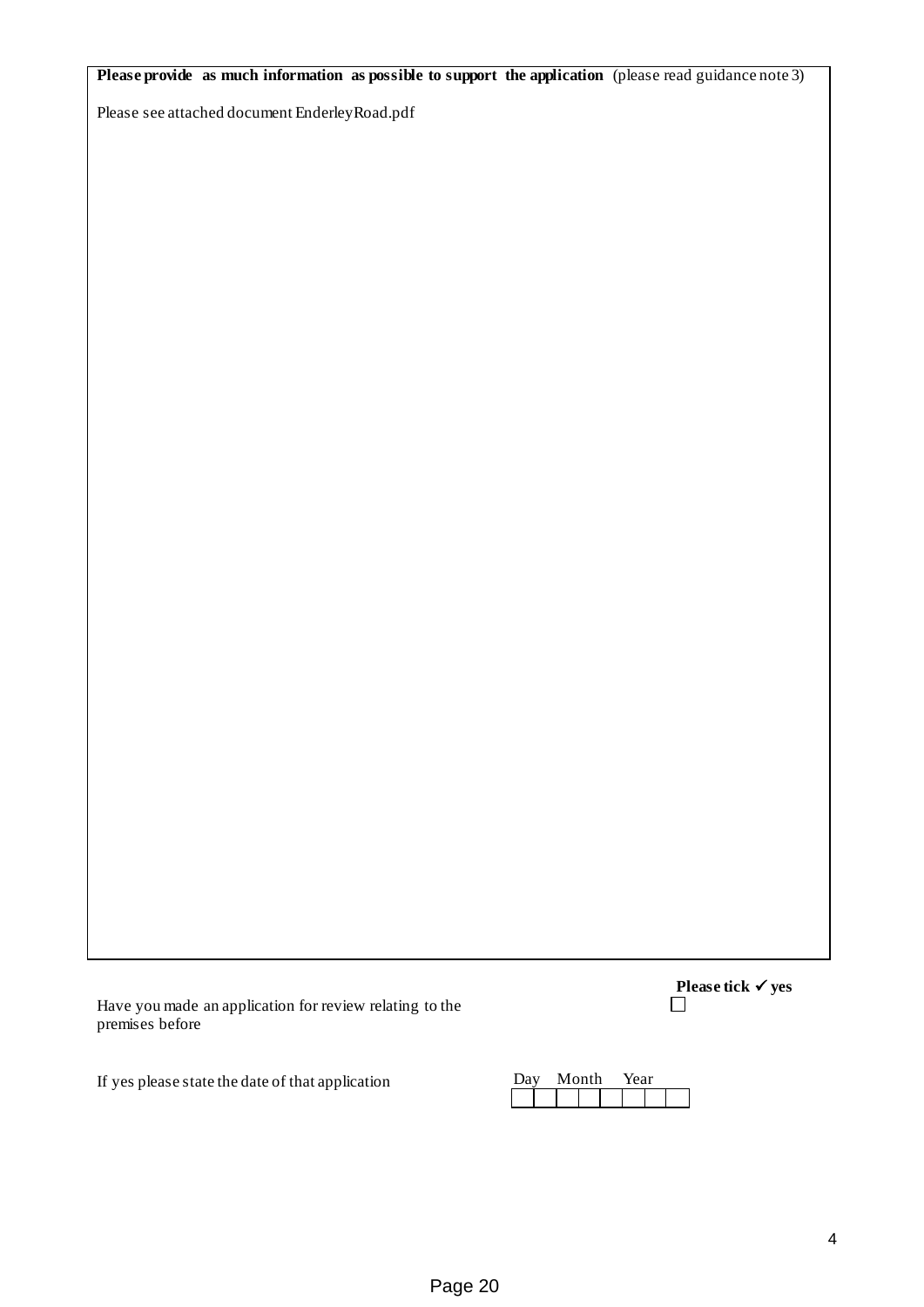|               | If you have made representations before relating to the premises please state what they were and when |  |  |  |  |
|---------------|-------------------------------------------------------------------------------------------------------|--|--|--|--|
| vou made them |                                                                                                       |  |  |  |  |

|                                                                                                                                                                                                | Please tick $\checkmark$ yes |
|------------------------------------------------------------------------------------------------------------------------------------------------------------------------------------------------|------------------------------|
| I have sent copies of this form and enclosures to the responsible authorities<br>$\bullet$<br>and the premises licence holder or club holding the club premises<br>certificate, as appropriate | ⋈                            |
| I understand that if I do not comply with the above requirements my<br>$\bullet$<br>application will be rejected                                                                               |                              |

### **IT IS AN OFFENCE, UNDER SECTION 158 OF THE LICENSING ACT 2003 TO MAKE A FALSE STATEMENT IN OR IN CONNECTION WITH THIS APPLICATION. THOSE WHO MAKE A FALSE STATEMENT MAY BE LIABLE ON SUMMARY CONVICTION TO A FINE OF ANY AMOUNT.**

## **Part 3 – Signatures** (please read guidance note 4)

**Signature of applicant or applicant's solicitor or other duly authorised agent** (please read guidance note 5). **If signing on behalf of the applicant please state in what capacity.**